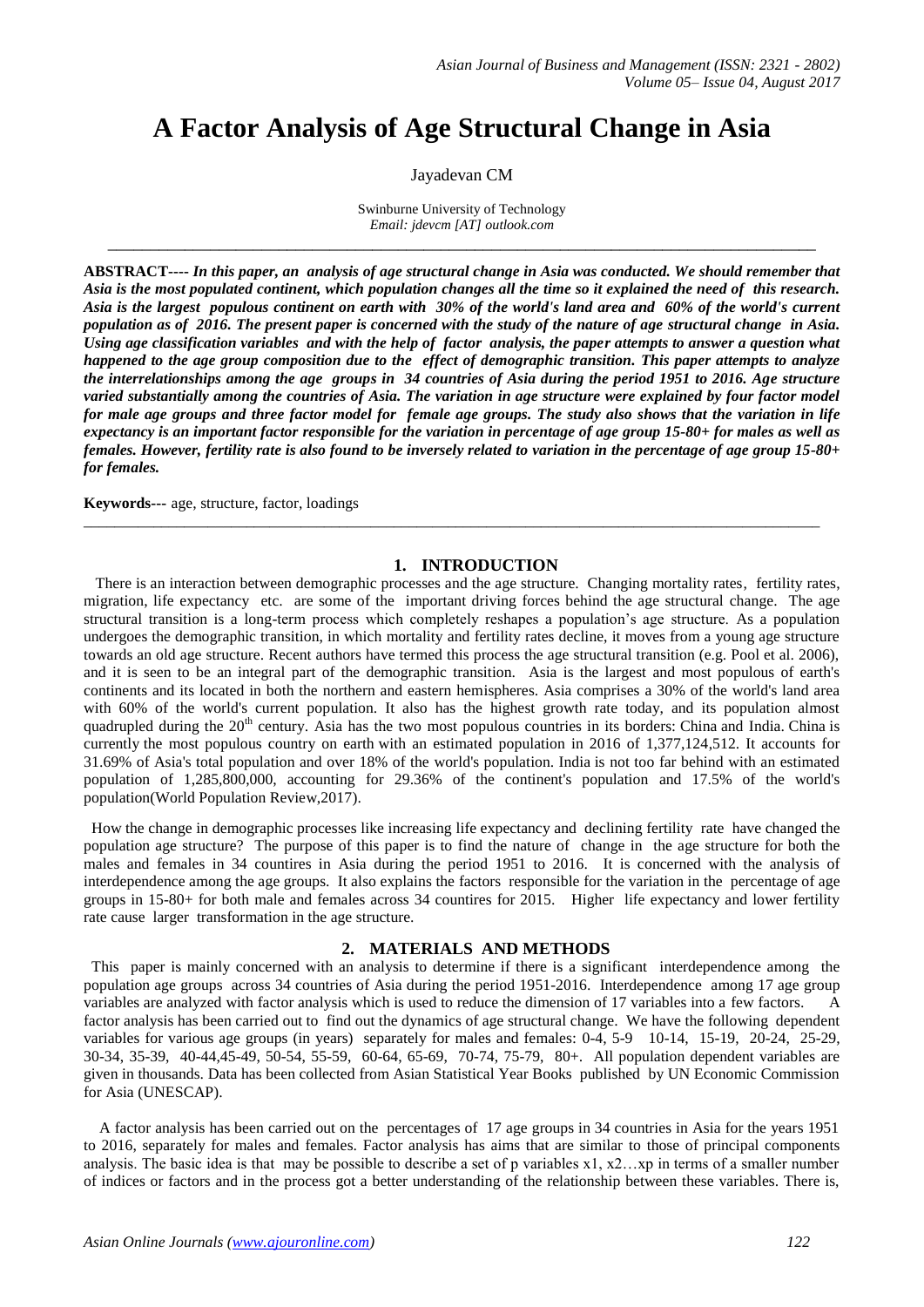however, one important difference. Principal component analysis is not based on any particular statistical model, whereas factor analysis is based on a model(Manly, 2005). For analytical purpose, seventeen age groups are also consolidated into three age groups:1)Young age population  $(0-14)$ , 2)Active age population  $(15-64)$  and 3)Old age population (65-80+). A regression analysis has also been carried out on the basis of results of factor analysis to find out the factors responsible for the variation in the percentage of age groups 15-80+ across the countries for 2015.

#### **3. EMPIRICAL RESULTS**

 The distribution of percentage of male age group 0-14 for 1951 and 2016(Fig 1) are unimodal and the data are fairly symmetrical. The mean percentage of male age group 0-14 has declined from 37.33 in 1951 to 25.83 in 2016 and its standard deviation has increased from 4.40 to 7.01 during the same period. Maximum percentage of male age group 0-14 slightly declined from 45.70 to 43.79, but the minimum declined from 27.87 percent to 13.18 percent (Table 1). The distribution of percentage of female age group 0-14 for 1951 and 2016 (Fig 1) are bimodal and the data are fairly symmetrical. The mean percentage of female age group 0-14 has declined from 36.50 in 1951 to 24.23 in 2016 and its standard deviation has increased from 5.59 to 7.34 during the same period. Maximum percentage of female age group 0-14 slightly declined from 46.89 to 44.30, but the minimum declined from 25.96 percent to 10.89 percent (Table 1).

Fig 1:Histogram for Age Group 0-14 by Gender and Year



|      |      | Table 1:Descriptive Statistics for Percentage of Age Groups in Asia by Gender and Year |          |         |             |          |        |             |
|------|------|----------------------------------------------------------------------------------------|----------|---------|-------------|----------|--------|-------------|
| Item |      |                                                                                        |          | Female  |             |          | Male   |             |
|      | Year |                                                                                        | $0 - 14$ | 15-64   | $65 - 80 +$ | $0 - 14$ | 15-64  | $65 - 80 +$ |
|      | 1951 | Mean                                                                                   | 36.50    | 58.69   | 4.81        | 37.33    | 58.54  | 4.13        |
|      |      | Median                                                                                 | 37.07    | 58.57   | 4.42        | 36.82    | 58.57  | 3.62        |
|      |      | Minimum                                                                                | 25.96    | 50.56   | .00         | 27.87    | 51.59  | .00         |
|      |      | Maximum                                                                                | 46.89    | 68.16   | 11.12       | 45.70    | 67.38  | 11.23       |
|      |      | Range                                                                                  | 20.93    | 17.60   | 11.12       | 17.83    | 15.79  | 11.23       |
|      |      | Std. Deviation                                                                         | 5.59     | 4.52    | 2.22        | 4.40     | 3.78   | 2.36        |
|      |      | Kurtosis                                                                               | $-1.02$  | $-.91$  | 1.30        | $-.45$   | $-.40$ | 1.41        |
|      |      | <b>Skewness</b>                                                                        | $-.20$   | .12     | .81         | .08      | .06    | 1.09        |
|      | 2016 | Mean                                                                                   | 24.23    | 67.31   | 8.46        | 25.84    | 67.54  | 6.62        |
|      |      | Median                                                                                 | 24.92    | 67.44   | 5.92        | 26.19    | 67.35  | 5.10        |
|      |      | Minimum                                                                                | 10.89    | 52.96   | 2.73        | 13.18    | 53.98  | 2.22        |
|      |      | Maximum                                                                                | 44.30    | 73.97   | 29.12       | 43.79    | 74.45  | 23.41       |
|      |      | Range                                                                                  | 33.41    | 21.01   | 26.39       | 30.61    | 20.47  | 21.19       |
|      |      | Std. Deviation                                                                         | 7.34     | 4.40    | 5.41        | 7.01     | 4.55   | 4.16        |
|      |      | Kurtosis                                                                               | .31      | 2.27    | 5.20        | .02      | .91    | 7.24        |
|      |      | <b>Skewness</b>                                                                        | .22      | $-1.07$ | 1.99        | .13      | $-.83$ | 2.34        |

Table 1:Descriptive Statistics for Percentage of Age Groups in Asia by Gender and Year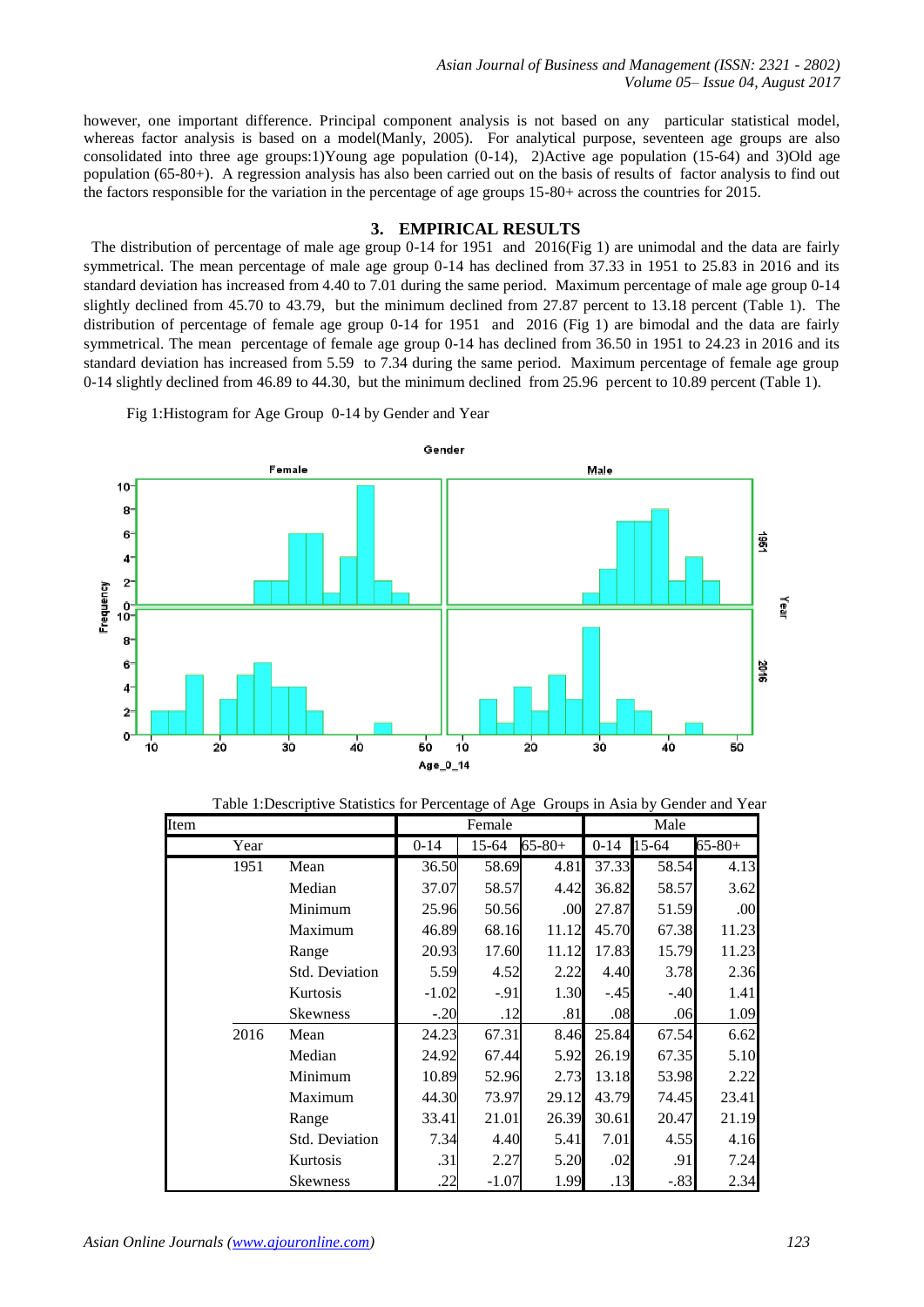The distribution of male age group 15-64 for 1951 is slightly positively skewed(Fig 2), but the data are fairly symmetrical and it is slightly negatively skewed for 2016 (Fig 2), but fairly symmetrical. The mean percentage of male age group 15-64 increased from 58.54 in 1951 to 67.54 in 2016. Maximum percentage of male age group 15-64 increased from 67.38 in 1951 to 74.45 in 2016. Minimum percentage of male age group 15-64 slightly increased from 51.59 in 1951 to 53.58 in 2016. Range of percentage of male age group 15-64 increased from 15.79 in 1951 to 20.47 in 2016. The standard deviation of percentage of male age group 15-64 increased from 3.78 in 1951 to 4.55 in 2016 (Table 1). The distribution of female age group 15-64 for 1951 is bimodal, slightly positively skewed(Fig 2), but the data are fairly symmetrical and it is negatively skewed for 2016 (Fig 2), but fairly symmetrical. The mean of percentage of female age group 15-64 increased from 58.69 in 1951 to 67.31 in 2016. Maximum of percentage of female age group 15- 64 increased from 68.16 in 1951 to 73.97 in 2016. Minimum of percentage of female age group 15-64 slightly increased from 50.56 in 1951 to 52.96 in 2016. Range of percentage of female age group 15-64 increased from 17.60 in 1951 to 21.01 in 2016. The standard deviation of percentage of female age group 15-64 declined from 4.52 in 1951 to 4.40 in 2016 (Table 1).

# Fig 2:Histogram for Age Group 15-64 by Gender and Year



Fig 3:Histogram for Age Group 65-80+ by Gender and Year

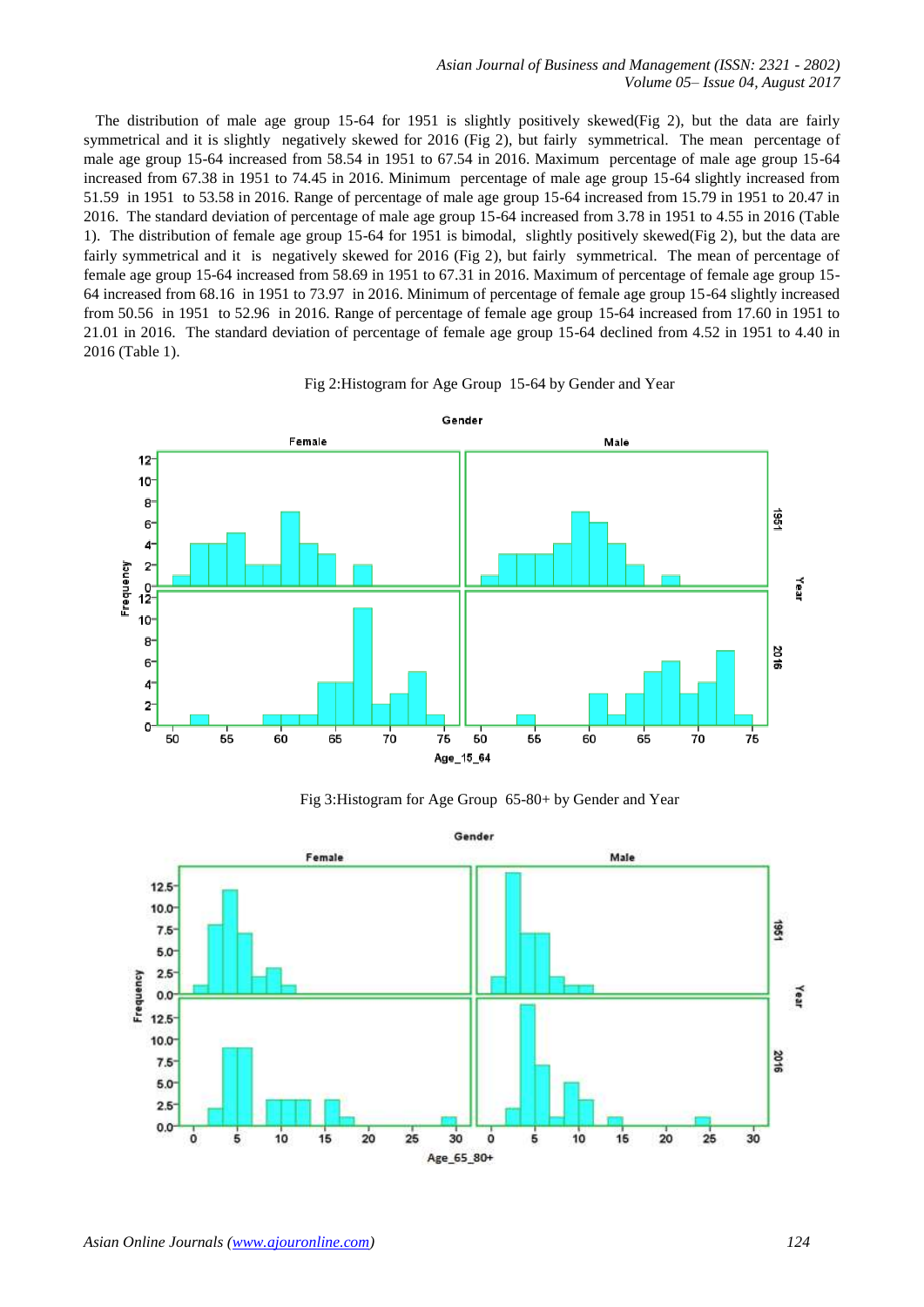The distribution of percentage male age group 65-80+ is unimodal and is more skewed positively for 2016(Fig 3) than for 1951(Fig 3). The mean of percentage of male age group 65-80+ increased from 4.13 in 1951 to 6.62 in 2016. Maximum percentage male age group 65-80+ increased from 11.23 in 1951 to 23.41 in 2016. Minimum percentage of male age group 65-80+ increased from 0 in 1951 tom 2.22 in 2016. Range of percentage of male age group 65-80+ increased from 11.23 in 1951 to 21.19 in 2016. The standard deviation of percentage of male age group 65-80+ increased from 2.36 in 1951 to 4.16 in 2016 (Table 1). The distribution of percentage female age group 65-80+ is unimodal and is more skewed positively for 2016(Fig 3) than the distribution for 1951(Fig 3). The mean percentage of female age group 65-80+ increased from 4.81 in 1951 to 8.46 in 2016. Maximum of percentage female age group 65- 80+ increased from 11.12 in 1951 to 29.12 in 2016. Minimum of percentage of female age group 65-80+ increased from 0 in 1951 from 2.73 in 2016. Range of percentage of female age group 65-80+ increased from 11.12 in 1951 to 26.39 in 2016. The standard deviation of percentage of female age group 65-80+ increased from 2.22 in 1951 to 5.41 in 2016 (Table 1).

About 44 percent male population were in the 0-14 age group for Afghanistan in 2016. The percentage of male and female population in the age group 0-14 exceeded 34 for Tajikistan and Pakistan in 2016. The percentage of male and female population in the age group 0-14 varied between 30 and 34 for Nepal, Cambodia, Philippines and Kyrgyzstan. The percentage of male population in the age group 0-14 varied between 13 to 20 for Hongkong, Japan, Republic of Korea, Singapore, China, Thailand, Russia and Georgia in 2016. The percentage of female population in the age group 0-14 varied between 10 to 15 for Hongkong, Japan, Republic of Korea, Singapore, China, Thailand, Russia and Georgia in 2016 (Fig 4).



Fig 4:Percentage of Male and Female Population for the age Group 0-14 for 1951 and 2016

The percentage of male population in the age group 15-64 for Republc of Korea, Brunei, Singapore, China, Russia, Thailand, Hongkong, Azebaijan, DPR Korea, Iran, Vietnam and Armenia exeeded 70 in 2016. This is also true for the female component except Russia, DPR Korea and Vietnam in 2016. The percentage of male population in the age group 15-64 is observed to be below 65 in Kyrgystan, Cambodia, Philippines, Japan, Tajikistan, nepal and Afghanistan in 2016. This is also true for similar female component in 2016 (Fig 5).

The percentage of male population in the age group 65-80+ varied between 2.22 and 4.99 for Bangladesh,Kazakhstan, Maldives, Myanmar, Azerbaijan,Indonesia,Pakistan,Uzbekistan, Philippines,Brunei, Mongolia, Cambodia, Kyrgyzstan, Turkmenistan, Tajikistan and Afghanistan. This is also true for female component in those countries except Kazakhstan, Myanmar, Azerbaijan, Indonesia, Uzbekistan, Philippines and Kyrgyzstan(Fig 3). It is also notable that the percentage of male population in the age group 65-80+ found to be 23.4 percent for Japan, 14.98 percent for Hongkong and above 8 for Georgia, Republics of Korea, Singapore, Thailand, Russia, Armenia, China and Srilanka (Fig 6).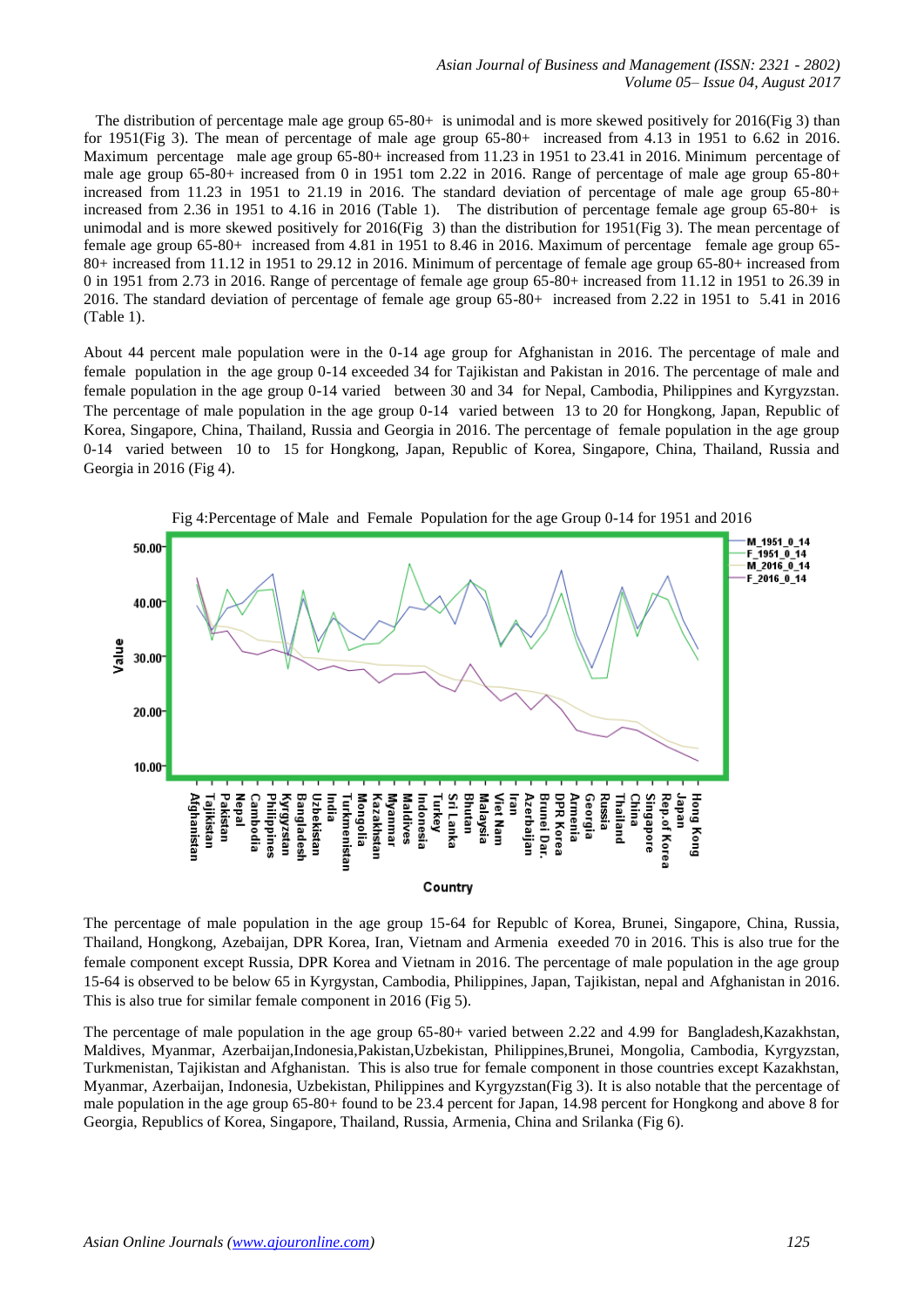

Fig 5:Percentage of Male and Female Population for the age Group 15-64 for 1951 and 2016

Fig 6:Percentage of Male and Female Population for the age Group 65-80+ for 1951 and 2016



Country

Fig 7: Boxplot for age groups by Gender and Year



The average percentage of male and female population in the age group 0-14 has declined, but inter-quartile range(IQR) increased in 2016. The average percentage of male and female population in the age group 15-64 increased in 2016, but IQR slightly decreased in 2016. The mean male and female population in the age group 65-80+ increased and the IQR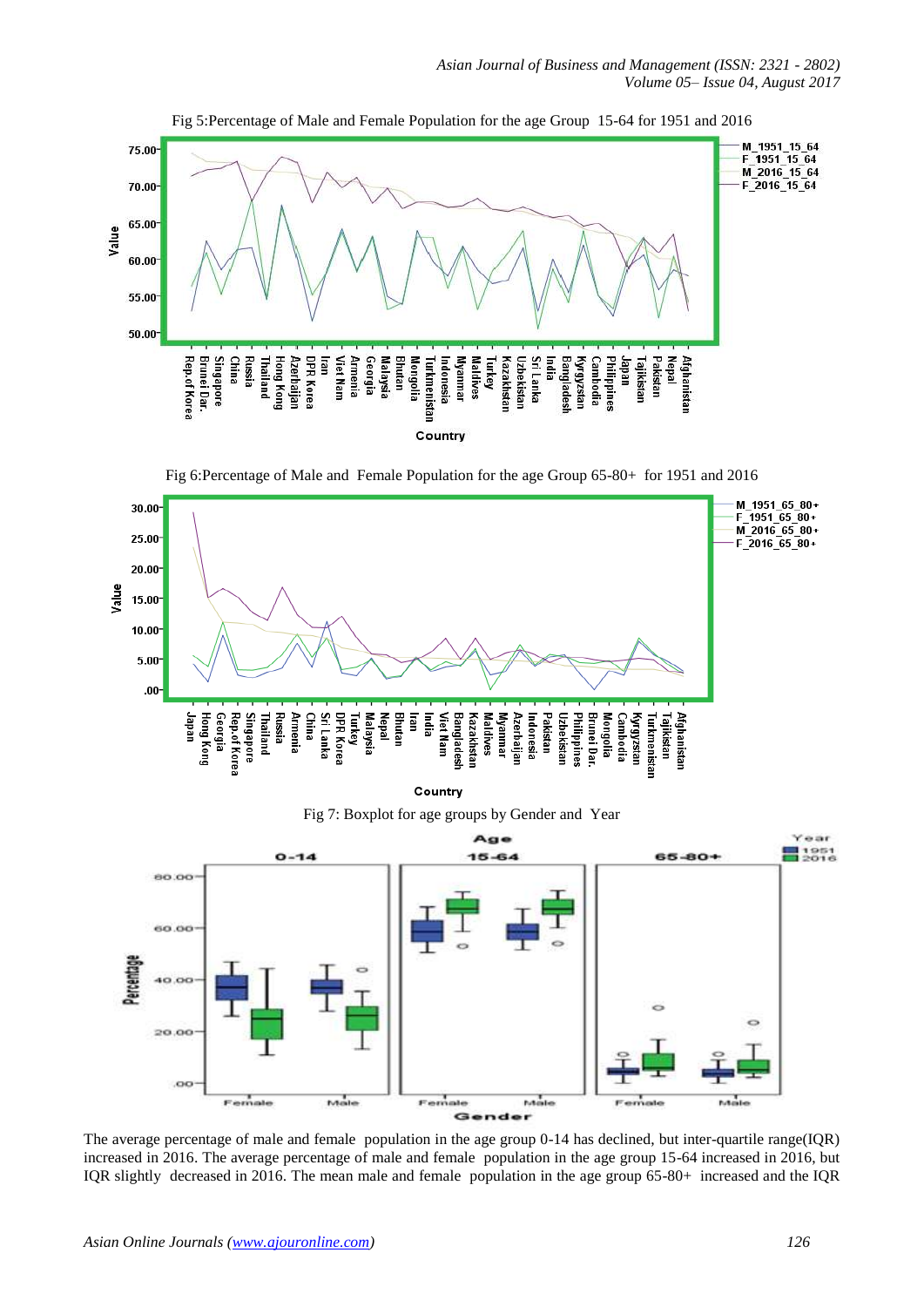also increased in 2016. The mean of percentage of male in the age group 0-14 exceeded that of female, however, IQR in the percentage of female in the age group 0-14 exceeded that of male in the same age group. The mean percentage of male population in the age group 0-14 is slightly higher than that of female in 2016. However, IQR of percentage of population of females in the age group 0-14 exceeded that of males (Fig 7).

|           | $0 - 4$ | $5-9$  | $10-$  | $15-$  | $20-$  | $25 -$ | 30- | $35 -$ | 40- | 45- | $50-$ | 55- | $60-$ | $65-$ | 70- | $75 -$ |
|-----------|---------|--------|--------|--------|--------|--------|-----|--------|-----|-----|-------|-----|-------|-------|-----|--------|
|           |         |        | 14     | 19     | 24     | 29     | 34  | 39     | 44  | 49  | 54    | 59  | 64    | 69    | 74  | 79     |
| $0 - 4$   | 1.0     |        |        |        |        |        |     |        |     |     |       |     |       |       |     |        |
| $5-9$     | .84     | 1.0    |        |        |        |        |     |        |     |     |       |     |       |       |     |        |
| $10 - 14$ | .53     | .78    | 1.0    |        |        |        |     |        |     |     |       |     |       |       |     |        |
| $15-19$   | .16     | .27    | .63    | 1.0    |        |        |     |        |     |     |       |     |       |       |     |        |
| $20 - 24$ | $-.13$  | $-.22$ | $-.01$ | .53    | 1.0    |        |     |        |     |     |       |     |       |       |     |        |
| 25-29     | $-.30$  | $-.42$ | $-.48$ | $-.09$ | .52    | 1.0    |     |        |     |     |       |     |       |       |     |        |
| 30-34     | $-.48$  | $-.44$ | $-.54$ | $-.48$ | $-.01$ | .58    | 1.0 |        |     |     |       |     |       |       |     |        |
| 35-39     | $-.66$  | $-.56$ | $-.47$ | $-.46$ | $-.26$ | .19    | .68 | 1.0    |     |     |       |     |       |       |     |        |
| 40-44     | $-.76$  | $-.72$ | $-.54$ | $-.31$ | $-16$  | .05    | .39 | .76    | 1.0 |     |       |     |       |       |     |        |
| 45-49     | $-.76$  | $-.82$ | $-.68$ | $-.35$ | $-.02$ | .12    | .25 | .53    | .81 | 1.0 |       |     |       |       |     |        |
| 50-54     | $-.68$  | $-.80$ | $-.78$ | $-.49$ | $-.07$ | .20    | .28 | .39    | .62 | .84 | 1.0   |     |       |       |     |        |
| 55-59     | $-.65$  | $-.73$ | $-.75$ | $-.59$ | $-.21$ | .12    | .33 | .41    | .50 | .69 | .86   | 1.0 |       |       |     |        |
| 60-64     | $-.64$  | $-.68$ | $-.63$ | $-.53$ | $-.28$ | $-.01$ | .23 | .44    | .51 | .58 | .71   | .86 | 1.0   |       |     |        |
| 65-69     | $-.63$  | $-.67$ | $-.60$ | $-.42$ | $-.23$ | $-.05$ | .14 | .36    | .54 | .59 | .62   | .74 | .87   | 1.0   |     |        |
| 70-74     | $-.64$  | $-.68$ | $-.61$ | $-.42$ | $-.17$ | .00.   | .14 | .31    | .49 | .63 | .66   | .71 | .78   | .86   | 1.0 |        |
| 75-79     | $-.60$  | $-.66$ | $-.62$ | $-.44$ | $-16$  | .07    | .18 | .28    | .42 | .56 | .66   | .70 | .73   | .78   | .89 | 1.0    |
| $80 +$    | $-.55$  | $-.58$ | $-.56$ | $-.44$ | $-.21$ | .00.   | .17 | .29    | .40 | .50 | .59   | .66 | .70   | .73   | .82 | .92    |

Table 3:Correlations Matrix for Male Age groups in 34 Asian Countries during 1951-2016

The correlation matrix for the seventeen percentage age groups, separately for males and females are given in Tables 3 and 4 respectively. Most of the correlations between various age groups for males and females are well above 0.30. So we'll go ahead with the factor analysis.

|           |         |        | $10-$  | $15 -$ | $20-$  | $25 -$ | $30-$ | $35 -$ | $40-$ | $45 -$ | $50-$ | $55 -$ | $60-$ | $65 -$ | $70-$ | $75 -$ |
|-----------|---------|--------|--------|--------|--------|--------|-------|--------|-------|--------|-------|--------|-------|--------|-------|--------|
|           | $0 - 4$ | $5-9$  | 14     | 19     | 24     | 29     | 34    | 39     | 44    | 49     | 54    | 59     | 64    | 69     | 74    | 79     |
| $0 - 4$   | 1.00    |        |        |        |        |        |       |        |       |        |       |        |       |        |       |        |
| $5-9$     | .87     | 1.0    |        |        |        |        |       |        |       |        |       |        |       |        |       |        |
| $10 - 14$ | .62     | .82    | 1.0    |        |        |        |       |        |       |        |       |        |       |        |       |        |
| $15-19$   | .31     | .42    | .72    | 1.0    |        |        |       |        |       |        |       |        |       |        |       |        |
| $20 - 24$ | $-.02$  | $-.05$ | .15    | .59    | 1.0    |        |       |        |       |        |       |        |       |        |       |        |
| 25-29     | $-.28$  | $-.35$ | $-.34$ | .00.   | .56    | 1.0    |       |        |       |        |       |        |       |        |       |        |
| 30-34     | $-.50$  | $-.47$ | $-.52$ | $-.42$ | .04    | .60    | 1.0   |        |       |        |       |        |       |        |       |        |
| 35-39     | $-.67$  | $-.62$ | $-.52$ | $-.49$ | $-.24$ | .22    | .67   | 1.0    |       |        |       |        |       |        |       |        |
| 40-44     | $-.77$  | $-.77$ | $-.64$ | $-.41$ | $-.23$ | .06    | .41   | .75    | 1.0   |        |       |        |       |        |       |        |
| 45-49     | $-.76$  | $-.85$ | $-.75$ | $-.50$ | $-.14$ | .07    | .29   | .56    | .82   | 1.0    |       |        |       |        |       |        |
| 50-54     | $-.71$  | $-.83$ | $-.83$ | $-.61$ | $-.24$ | .12    | .27   | .44    | .66   | .86    | 1.0   |        |       |        |       |        |
| 55-59     | $-.68$  | $-.75$ | $-.80$ | $-.70$ | $-.36$ | .03    | .33   | .43    | .56   | .73    | .88   | 1.0    |       |        |       |        |
| 60-64     | $-.69$  | $-.71$ | $-.71$ | $-.68$ | $-.45$ | $-.09$ | .25   | .49    | .56   | .65    | .76   | .87    | 1.0   |        |       |        |
| 65-69     | $-.71$  | $-.72$ | $-.66$ | $-.55$ | $-.41$ | $-.16$ | .15   | .42    | .62   | .66    | .70   | .78    | .89   | 1.0    |       |        |
| 70-74     | $-.73$  | $-.75$ | $-.71$ | $-.56$ | $-.31$ | $-.08$ | .16   | .38    | .58   | .72    | .74   | .77    | .83   | .90    | 1.0   |        |
| 75-79     | $-.72$  | $-.76$ | $-.73$ | $-.59$ | $-.31$ | $-.01$ | .20   | .38    | .54   | .67    | .77   | .80    | .82   | .85    | .92   | 1.0    |
| $80+$     | $-.67$  | $-.69$ | $-.67$ | $-.57$ | $-.34$ | $-.07$ | .19   | .37    | .49   | .59    | .68   | .75    | .79   | .81    | .87   | .94    |

Table 4: Correlation Matrix for Female Age Groups in 34 Asian Countries during 1951-2016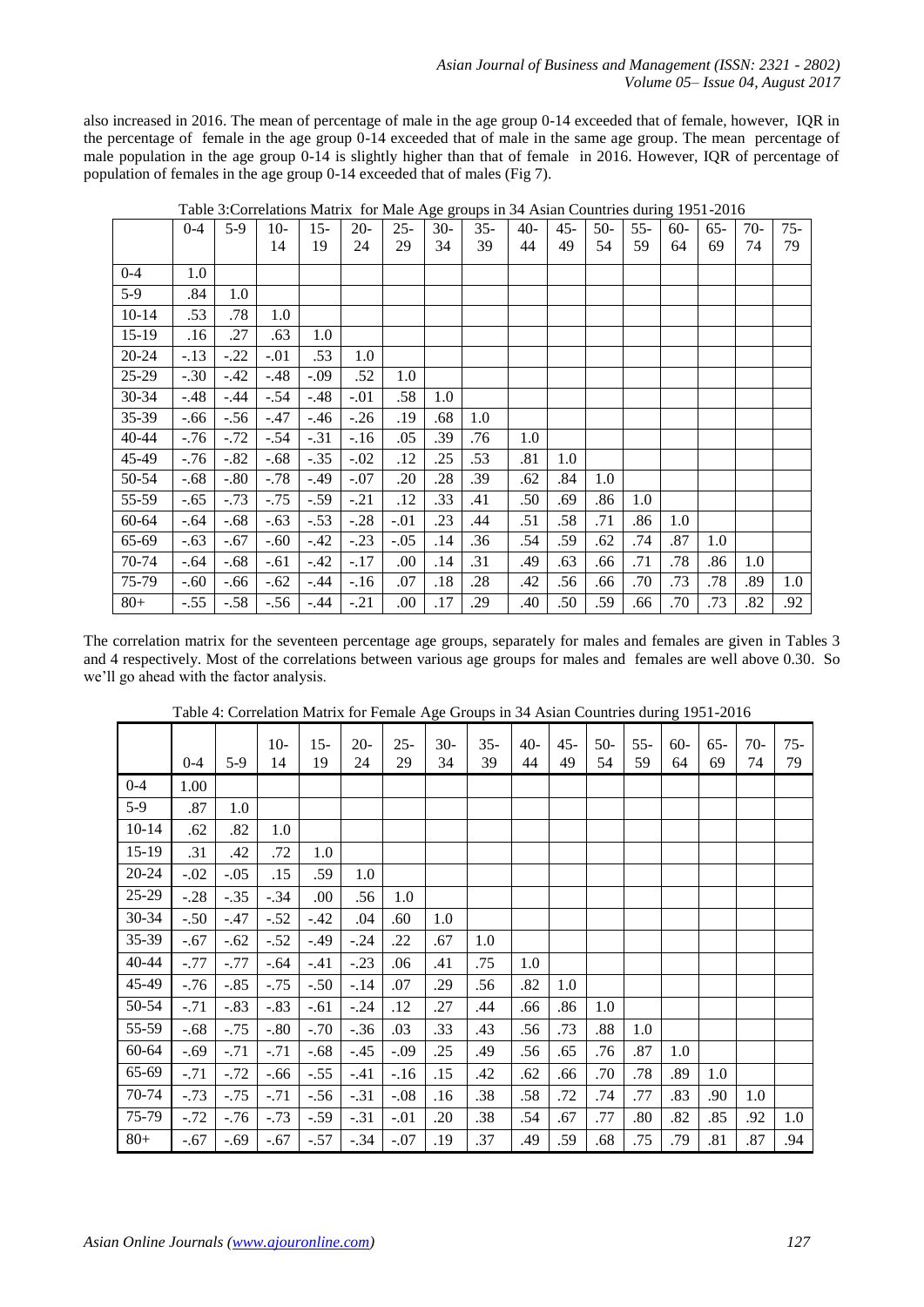|                                                                                          |                    | <b>Male Age</b><br><b>Groups</b> | <b>Female Age</b><br>groups |
|------------------------------------------------------------------------------------------|--------------------|----------------------------------|-----------------------------|
| Kaiser-Meyer-Olkin Measure of Sampling Adequacy.<br><b>Bartlett's Test of Sphericity</b> | Approx. Chi-Square | .229<br>72980.221                | .264<br>72980.221           |
|                                                                                          | df                 | 136                              | 136                         |
|                                                                                          | Sig.               | .000                             | .000                        |

Table 5: KMO and Bartlett's Test

 The KMO value for sampling adequacy indicates that what we have is pretty poor. Bartlett's test tests the null hypothesis that the correlation matrix is an identity matrix. An identity matrix is matrix in which all of the diagonal elements are 1 and all off diagonal elements are 0. You want to reject this null hypothesis. Bartlett's test of sphericity with an associated p value of  $\lt 0.001$  indicates that we can proceed (Table 5). Taken together, these tests provide a minimum standard which should be passed before a factor analysis or a principal components analysis should be conducted.

 Next is a table of estimated communalities, i.e. estimates of that part of the variability in each variable that is shared with others, and which is not due to measurement error or latent variable influence on the observed variable. Communalities indicate the amount of variance in each variable that is accounted for. The initial values can be ignored. The values in extraction column indicate the proportion of each variable's variance that can be explained by the retained factors. Variables with high values are well represented in the common factor space, while variables with low values are not well represented. In this case, we don't have any particularly low values (Table 6).

|           |         | Males      | Females |            | Age         |         | Males      | Females |           |
|-----------|---------|------------|---------|------------|-------------|---------|------------|---------|-----------|
| Age       |         |            |         |            | Groups      |         |            |         | Extractio |
| Groups    | Initial | Extraction | Initial | Extraction |             | Initial | Extraction | Initial | n         |
| $0 - 4$   | 1.00    | .88        | 1.00    |            | .8445-49    | 1.00    | .82        | 1.00    | .75       |
| $5-9$     | 1.00    | .95        | 1.00    |            | .95 50 - 54 | 1.00    | .77        | 1.00    | .80       |
| $10 - 14$ | 1.00    | .85        | 1.00    |            | .8055-59    | 1.00    | .81        | 1.00    | .82       |
| $15-19$   | 1.00    | .89        | 1.00    |            | .79 60 - 64 | 1.00    | .82        | 1.00    | .86       |
| 20-24     | 1.00    | .91        | 1.00    |            | .91 65 - 69 | 1.00    | .82        | 1.00    | .86       |
| 25-29     | 1.00    | .91        | 1.00    |            | .7770-74    | 1.00    | .87        | 1.00    | .90       |
| 30-34     | 1.00    | .85        | 1.00    |            | .85 75 - 79 | 1.00    | .86        | 1.00    | .89       |
| 35-39     | 1.00    | .88        | 1.00    |            | $.7680+$    | 1.00    | .77        | 1.00    | .80       |
| 40-44     | 1.00    | .91        | 1.00    | .65        |             |         |            |         |           |

Table 6: Communalities (Male and Female Age Groups)

Table 7:Total Variance Explained: Male Age Groups

|                |       |                            |               |      | <b>Extraction Sums of Squared</b> |            | Rotation Sums of Squared |          |            |  |  |
|----------------|-------|----------------------------|---------------|------|-----------------------------------|------------|--------------------------|----------|------------|--|--|
|                |       | <b>Initial Eigenvalues</b> |               |      | Loadings                          |            | Loadings                 |          |            |  |  |
| Compone        |       | $%$ of                     | Cumulative    |      | $%$ of                            | Cumulative |                          | $%$ of   | Cumulative |  |  |
| nt             | Total | Variance                   | Total<br>$\%$ |      | Variance                          | %          | Total                    | Variance | %          |  |  |
|                | 9.33  | 54.86                      | 54.86         | 9.33 | 54.86                             | 54.86      | 6.67                     | 39.25    | 39.25      |  |  |
| $\overline{c}$ | 2.33  | 13.69                      | 68.55         | 2.33 | 13.69                             | 68.55      | 3.56                     | 20.94    | 60.19      |  |  |
| 3              | . 67  | 9.84                       | 78.39         | 1.67 | 9.84                              | 78.39      | 2.42                     | 14.26    | 74.45      |  |  |
| 4              | .26   | 7.43                       | 85.82         | 1.26 | 7.43                              | 85.82      | 1.93                     | 11.37    | 85.82      |  |  |

The eigenvalues and eigenvectors of the correlation matrix are shown in Table 7 and Table 8 for male and female age groups respectively. There are four eigenvectors greater than unity for male age groups and three eigenvectors greater than unity for female age groups. The first factor for male age groups accounted for 54.86 percent, the second 13.69 percent, the third 9.84 percent and the fourth 7.43 percent. Other factors are not significant for male age groups. First four components accounted for 85.82 percent variation in male age groups (Table 7). The first factor for female age groups accounted for 60.25 percent, the second 14.33 percent and the third 7.89 percent. Other factors are not significant for female age groups. First three components accounted for 82.46 percent variation in female age groups (Table 8). The scree plot graphs the eigenvalue against the factor number. From the fifth factor on (Fig 8), you can see that the line is almost flat, meaning the each successive factor is accounting for smaller and smaller amounts of the total variance in male age groups. Similarly, from the fourth factor on (Fig 9), you can see that the line is almost flat, meaning the each successive factor is accounting for smaller and smaller amounts of the total variance in female age groups.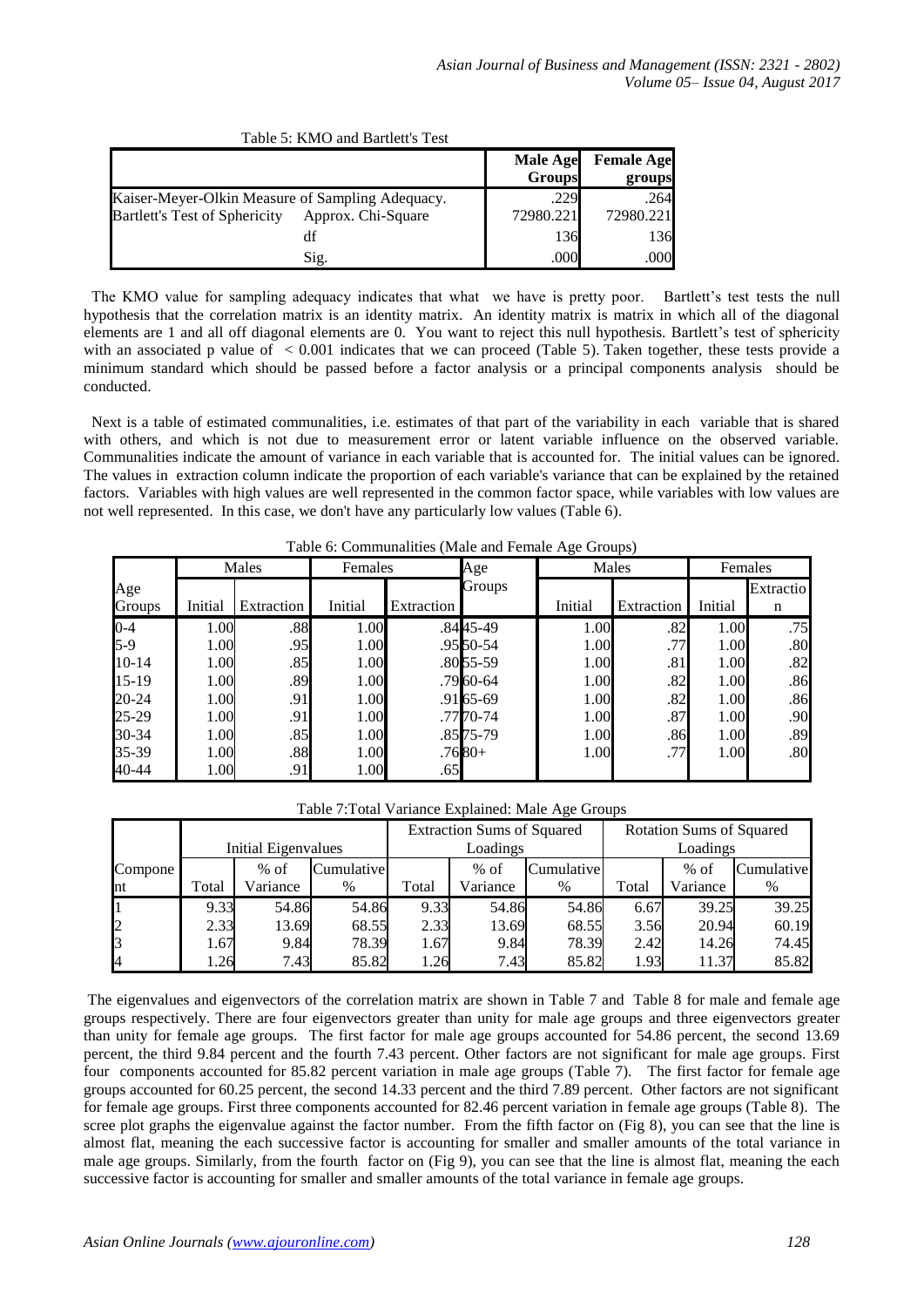|                |       |                            |           |       | <b>Extraction Sums of Squared</b> |          | <b>Rotation Sums of Squared</b> |          |            |  |  |
|----------------|-------|----------------------------|-----------|-------|-----------------------------------|----------|---------------------------------|----------|------------|--|--|
|                |       | <b>Initial Eigenvalues</b> |           |       | Loadings                          |          | Loadings                        |          |            |  |  |
|                |       | $%$ of                     | Cumulativ |       | $%$ of                            | Cumulati |                                 | $%$ of   | Cumulative |  |  |
| Component      | Total | Variance                   | $e\%$     | Total | Variance                          | ve $%$   | Total                           | Variance | %          |  |  |
|                | 10.24 | 60.25                      | 60.25     | 10.24 | 60.25                             | 60.25    | 8.59                            | 50.52    | 50.523     |  |  |
| $\overline{2}$ | 2.44  | 14.33                      | 74.58     | 2.44  | 14.33                             | 74.58    | 3.21                            | 18.91    | 69.432     |  |  |
| 3              | .34   | 7.89                       | 82.46     | 1.34  | 7.89                              | 82.46    | 2.22                            | 13.03    | 82.465     |  |  |

Table 8:Total Variance Explained: Female Age Groups



Table 9 reports the factor loadings for each age group variable on the unrotated components or factors. This table shows the loadings- extracted values of each item under 4 variables- of the 17 variables on the four factors extracted. The higher the absolute value of the loading, the more the factor contributes to the variable. We have extracted four variables wherein the 17 variables are divided into 4 variables or factors according to most important items which are similar responses in component 1 and simultaneously in components 2 , 3 and 4. We suppressed all loadings less than 0.5 so the empty spaces on the table represent loadings that are less than 0.5, this makes reading the table easier. Each number represents the correlation between the variable and the unrotated factor (e.g. the correlation between age group 0-4 and factor 1 is -0.82). These correlations can help you formulate an interpretation of the factors. This is done by looking for a common thread among the variables that have large loadings for a particular factor. It is possible to see items with large loadings on several of the unrotated factors, which can make interpretation difficult. In these cases, it can be helpful to examine a rotated solution. The unrotated factor loadings are presented in Table 10 which show the expected pattern, with high positive and high negative loadings on the first factor. Male age groups 0-4, 5-9, 10-14, 15-19 had high negative factor loadings on the first factor. Male age groups 35 and above had high positive factor loadings on the first factor. Factor 2 has high positive loadings for male age groups 20-24,25-29 and 30-34. Factor 3 has positive influence on male age groups 15-19 and 20-24 and low negative influence on male age groups 30-34 and 35-39. Factor 4 has low positive influence on male age group 40-44. Female age groups 0-4, groups5-9, 10-14, 15-19 had high negative factor loadings on the first factor for female age groups. Female age groups 35 and above had high positive factor loadings on the first factor for female age groups. Similarly, factor 2 has high positive loadings for female age groups 20-24, 25-29 and 30-34. Factor 3 has low positive loadings for female age groups 15-19 and 20-24(Table 9).

| Age<br>Groups |        | Males (Component) |        |     |        | Females<br>(Component) | Males (Component)<br>Age<br>Groups |             |     |   |   |   |     | Females<br>(Component) |   |  |  |
|---------------|--------|-------------------|--------|-----|--------|------------------------|------------------------------------|-------------|-----|---|---|---|-----|------------------------|---|--|--|
|               |        | 2                 | 3      | 4   |        | 2                      | 3                                  |             |     | ◠ | 3 | 4 |     | 2                      | 3 |  |  |
| $0 - 4$       | $-.82$ |                   |        |     | $-.84$ |                        |                                    | 45-49       | .83 |   |   |   | .85 |                        |   |  |  |
| 05-09         | $-.88$ |                   |        |     | $-.90$ |                        |                                    | 50-54       | .87 |   |   |   | .89 |                        |   |  |  |
| $10-14$       | $-.83$ |                   |        |     | $-.87$ |                        |                                    | 55-59       | .88 |   |   |   | .90 |                        |   |  |  |
| $15-19$       | $-.58$ |                   | .61    |     | $-.70$ |                        |                                    | .52 60 - 64 | .86 |   |   |   | .89 |                        |   |  |  |
| 20-24         |        | .65               | .68    |     |        | .68                    |                                    | .59 65 -69  | .83 |   |   |   | .87 |                        |   |  |  |
| 25-29         |        | .80               |        |     |        | .87                    |                                    | 70-74       | .84 |   |   |   | .89 |                        |   |  |  |
| 30-34         |        | .59               | $-.51$ |     |        | .66                    |                                    | 75-79       | .82 |   |   |   | .89 |                        |   |  |  |
| 35-39         | .62    |                   | $-.53$ |     | .64    |                        |                                    | $80 +$      | .77 |   |   |   | .84 |                        |   |  |  |
| 40-44         | .74    |                   |        | .55 | .77    |                        |                                    |             |     |   |   |   |     |                        |   |  |  |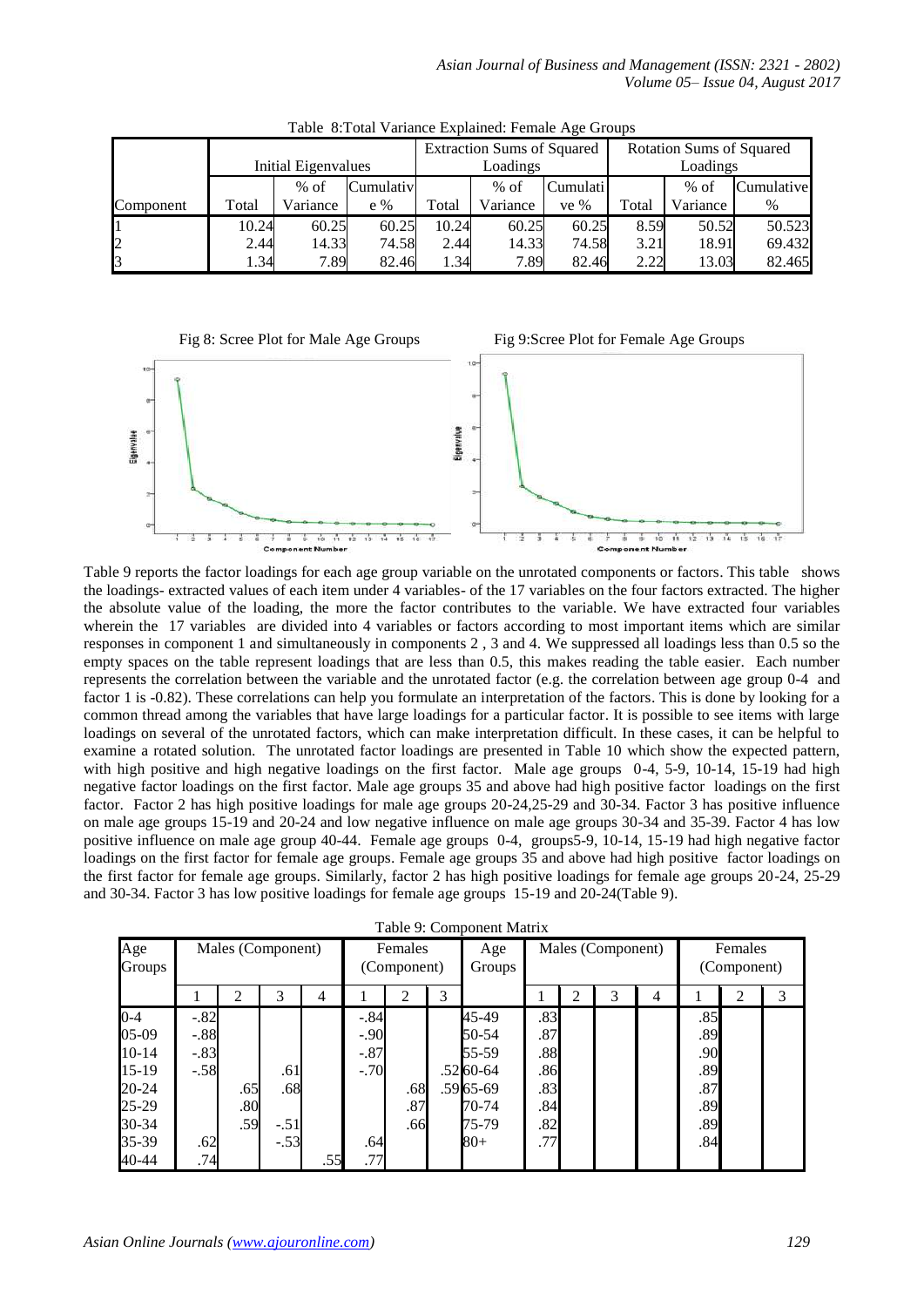| Age<br>Groups |         | Males (Component) |         |     |        | Females<br>(Component) |   | Age<br>Groups |     |     | Males (Component) | Females<br>(Component) |     |   |   |
|---------------|---------|-------------------|---------|-----|--------|------------------------|---|---------------|-----|-----|-------------------|------------------------|-----|---|---|
|               |         | 2                 | 3       | 4   |        | $\overline{2}$         | 3 |               |     | 2   | 3                 | 4                      |     | ↑ | 3 |
| $0 - 4$       | $-.51$  | $-74$             |         |     | $-.79$ |                        |   | 45-49         | ,56 | ,70 |                   |                        | .80 |   |   |
| 05-09         | $-0.64$ | $-.59$            |         |     | $-.85$ |                        |   | 50-54         | ,73 |     |                   |                        | .84 |   |   |
| $10-14$       | $-.65$  |                   | $-0.60$ |     | $-.73$ | $-.51$                 |   | 55-59         | ,80 |     |                   |                        | .83 |   |   |
| $15-19$       |         |                   | $-.50$  | ,68 |        |                        |   | .63 60-64     | ,82 |     |                   |                        | .83 |   |   |
| 20-24         |         |                   |         | ,93 |        |                        |   | .94 65 - 69   | ,85 |     |                   |                        | .88 |   |   |
| 25-29         |         |                   | ,83     |     |        | .61                    |   | $.63\,70-74$  | ,90 |     |                   |                        | .93 |   |   |
| 30-34         |         |                   | ,82     |     |        | .91                    |   | 75-79         | ,92 |     |                   |                        | .92 |   |   |
| 35-39         |         | ,79               |         |     |        | .78                    |   | 80+           | ,86 |     |                   |                        | .86 |   |   |
| 40-44         |         | ,89               |         |     | .62    | .50                    |   |               |     |     |                   |                        |     |   |   |

Table 10:Rotated Component Matrix

 A varimax rotation with Kaiser normalization was carried out for male age groups. Rotation is a method used to simplify interpretation of a factor analysis. Only five male age group variable are appreciably dependent on more than one factor. Age groups 0-4 and 5-9 are negatively dependent on factor 1 and factor 2. Age group 10-14 is negatively dependent on factor 1 and factor 3. Age group 15-19 is negatively dependent on factor 3. Age group 15-19 is negatively dependent on factor 3 and positively dependent on factor 4. Age group 45-49 is positively dependent on factor 1 and factor 2. Factor 1 has a high positive loadings for age groups from 45-49 to 80+ and has high negative loadings for the age groups 0-4, 5-9, 10-14 and 15-19. Factor 1 has a high positive loading for male age groups 45-49 to 80+ and high negative loadings for 0-4 to 10-14. When trying to interpret the first factor, we can see that all variables that measure young male population in one way or another are highly negatively correlated with this factor. Similarly, we can see that all variables that measure old male population  $(45+)$  in one way or another are positively correlated with this factor. It therefore measures the extent to which male age group belonging to 45-80+ rather than children. This can be called as "45-80+" group. Factor 2 has high positive loadings for male age group 35-39 to 45-49 and fairly high negative loadings for male age group 0-4 to 5-9. This can be labelled as "35-49" group. Factor 3 has high positive loadings for male age group 25-29 to 30-34 and fairly high negative loadings for 10-14 to 15-19. This can be labelled as "25-34" group. Finally, factor 4 has high positive loadings for male age group 15-19 to 20-24. This can be labelled as "15-24" group.

| Table 11: Country-wise and Gender-wise Factor Scores |
|------------------------------------------------------|
|                                                      |

| Country            |        |            | Male   |                |         | Female             |        | Country                                  |              | Male           |                   |                        |                   | Female         |               |
|--------------------|--------|------------|--------|----------------|---------|--------------------|--------|------------------------------------------|--------------|----------------|-------------------|------------------------|-------------------|----------------|---------------|
| Factor             | 1      | 2          | 3      | $\overline{4}$ | 1       | 2                  | 3      |                                          | $\mathbf{1}$ | $\overline{2}$ | 3                 | $\overline{4}$         | 1                 | $\mathfrak{D}$ | $\mathcal{E}$ |
| Brunei Dar.        |        | $-.89$ .50 | 1.06   | $-.41$         |         | $-.88$ 1.13 $-.03$ |        | Tajikitstan -.10 -.84 -.35 .05 -.33 -.57 |              |                |                   |                        |                   |                | $-.02$        |
| Afghanistan        | $-.71$ | $-.75$     | $-.35$ | $-.24$         | $-1.03$ | $-.60$             | $-.23$ | Turkey                                   | $-.09$       |                | $-.14-.07$        |                        | $.05 - .11 - .14$ |                | $-.05$        |
| Cambodia           |        | $-.69-.49$ | $-.40$ | .03            | $-.66$  | $-.37$             | .13    | Singapore                                | $-.08$       |                | 1.10.60           | $-.24$                 |                   | $.07$ 1.01     | .16           |
| Bhutan             |        | $-.63-.15$ | .27    | .01            | $-.85$  | $-.04$             | .17    | Thailand                                 | $-.02$       | .30            |                   | $.05 - .03$            | $-.05$            | .27            | .07           |
| Philippines        | $-.61$ | $-.45$     | $-.35$ | .08            | $-.59$  | $-.48$             | .04    | Pakistan                                 | .01          |                | $-.54-.33-.13$    |                        | $-.59$            | $-.49$         | .02           |
| <b>DPR</b> Korea   | $-.53$ | .63        | .21    | .31            | .23     | .39                | .24    | Vietnams                                 | .03          |                | $-.18-.09-.02$    |                        |                   | $.19 - .30$    | $-.12$        |
| Nepal              | $-.49$ | $-.32$     | $-.37$ | $-.10$         | $-.53$  | $-.06$             | $-.03$ | Kazakhstan .08                           |              |                | $.20$ $.23$ $.31$ |                        | .64               | .06            | $-.05$        |
| Maldives           | $-.36$ | $-.24$     | $-.41$ | .07            | $-1.06$ | $-.09$             | .52    | Azerbaijan                               | .09          |                | $-.08-.09$        | .37                    | .41               | $-.09$         | .25           |
| Indonesia          | $-.35$ | .05        | .07    | .06            | $-.36$  | .14                | .22    | China                                    | .12          |                | $.60$ $.18$ $.08$ |                        | .19               | .35            | $-.01$        |
| Bangladesh         | $-.33$ | $-.31$     | $-.25$ | $-.06$         | $-.72$  | .17                | .06    | Uzbekistan .12                           |              |                | $-.59-.25$        | .28                    | .09               | -.46           | .06           |
| Myanmar            | $-.32$ | .01        | .01    | $-.01$         | $-.28$  | .05                | .01    | Kyrgyzstan .20                           |              |                | $-.42-.09$        | .20                    | .38               | $-.41$         | $-.09$        |
| India              | $-.28$ | .03        | .02    | $-.06$         | $-.41$  | .11                | .08    | Sri Lanka                                | .52          |                | $-.07-.06-.04$    |                        | $-.02$            | .01            | .16           |
| Mongolia           | $-.21$ | $-.11$     | $-.06$ | $-.01$         | $-.19$  | $-.19$             | $-.08$ | Hong Kong                                | .61          |                | $1.04$ .58 $-.33$ |                        | .66               | 1.07           | $-.35$        |
| Malaysia           | $-.21$ | $-.14$     | $-.08$ | .03            | $-.50$  | $-.02$             | .28    | Russia                                   | .72          | .97            | .65               | .05                    | 2.02              |                | $.06 - .68$   |
| Turkmenistan -.18  |        | $-.45-.12$ |        | .23            | $-.10$  | $-.26$             | .01    | Armenia                                  | .84          |                | $-.22-.09$        | .27                    | .86               | $-.15$ .17     |               |
| Iran               | $-.17$ | $-.36-.10$ |        | .16            | $-.52$  | $-.06$             | .29    | Georgia                                  | 1.67         |                | $.16 - .06 - .17$ |                        | 1.81              | $-.20-.53$     |               |
| Reprove Korea -.12 |        | .87 .11    |        | $-.05$         | .31     | .49                | .02    | Japan                                    | 2.37         |                |                   | $.35 - .06 - .56$ 1.94 |                   |                | $.02-.66$     |

A varimax rotation with Kaiser normalization was also carried out for female age groups. Only three age groups are appreciably dependent on more than one factor. Age group  $10-14$  is negatively dependent on factor1 and factor 2. Age group 25-29 is positively dependent on factor 1 and factor 2. Age group 40-44 is positively dependent on factor 1 and factor 2.Female factor 1 has some high positive loadings for female age group 40-44 to 80+ and high negate loadings for female age groups 0-4 to 10-14. This can be labelled as "40-80+" group. Female factor 2 has a high positive loadings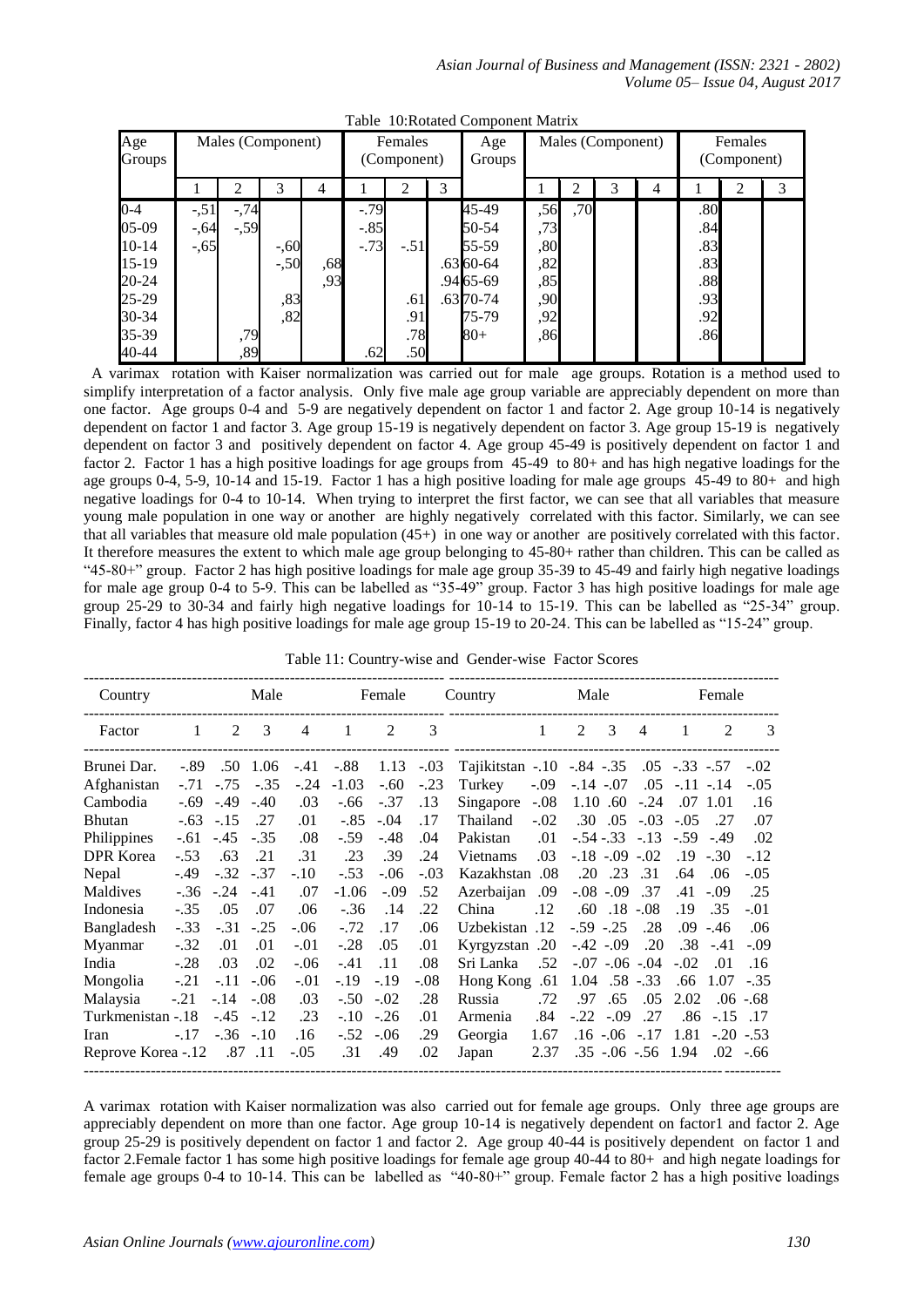for female age groups 25-29 to 40-44 and moderate loadings for age group 10-14. This can be labelled as "25-44" age group. Female factor 3 has some high positive loadings for female age group 15-19 to 25-29 and can be labelled as "15- 29" group(Table 10).

 From studying the factor scores of male age groups, it can be seen that the values of factor 1 emphasize the importance of "45-80+" male age groups for Japan, Georgia, Armenia, Russia, Hongkong and Srilanka; With Brunei, Afghanistan, Cambodia, Bhutan, Philippines , DPR Korea and Nepal ,where the reverse is true. The values for factor 2 for male age groups indicate that Singapore,Hongkong, Russia, Rupublic of Korea, and China, "35-49" male age groups were important; with Tajikistan, Afghanistan, Uzbekistan and Pakistan, where the reverse is true. The values for factor 3 for male age groups contrast Brunei, Russia, Singapore and Hongkong -with high levels of '25-34" male age groups; with Maldives, Camboda and Nepal , where the reverse is true. The values for factor 4 for male age groups indicate that Azerbaijan, Kazakhstan and DPR Korea, where "15-29" groups were important; with Japan and Brunei, the reverse is true (Table 11).

 From studying the factor scores of female age groups, it can be seen that the values for factors emphasize the importance of "40-80+" age groups in Russia, Japan, Georgia, Armenia, Hongkong and Kazakhstan; with Maldives, Afghanistan, Brunei, Bhutan, Bangladesh, Cambodia, Philippines, Pakistan, Nepal, Iran and Malaysia, where the reverse is true. The values of factor 2 for female age groups indicate that Brunei, Hongkong, Singapore and DPR Korea where "25-44" age groups were important; with Afghanistan, Tajikistan, and Pakistan, where the reverse is true. The values of factor 3 for female age group emphasize the importance of age-group 15-29 in Maldives; with Russia,, Japan, and Georgia, where the reverse is true(Table 11).

We can see that the percentage of age groups  $15{\text -}80+$  have experienced a rising trend for males (M15  $80+)$  as well as females (F15\_80+). An attempt has also been made to find the factors responsible for the variation in the percentage of age groups 15-80+ using cross-section data of 34 countries for 2015. The estimated log-log regression model for females is

In F15  $80+ = 2.79$  - 0.22\*\*\* ln TFR + 0.39\*\* ln LEF  $\bar{R}^2 = 0.8775$ (-6.66) (2.90)

The estimated model satisfied all the assumptions of OLS such as normal distribution of residuals, presence of homoscedasticity of residuals and absence of autocorrelation and multicollinearity. This model could explain 87.75 percent variation . The sign of regression coefficients are expected and significant. Percentage of age group 15-80+ for females (F15\_80+) increased by 0.22 percent for every 1 percent decrease in TFR(Total fertility rate) holding LEF (life expectancy of females) constant. Every 1 percent increase in LEF has 0.39 percent increase in the percentage of age group 15-80+ for females in 2015 holding TFR constant.

The model for males is estimated with cubic root power transformation of M15-80+ (Percentage of age group 15-80+ for males) in order to fix heteroscedasticity. The estimated regression equation for males is

$$
(M15_80+)^\frac{1}{3} = 2.90 + 0.02*** \text{ LEM} \qquad \qquad \overline{R}^2 = 0.5539
$$
  
(6.48)

The estimated model satisfied all the assumptions of OLS such as normal distribution of residuals, presence of homoscedasticity of residuals and absence of autocorrelation. This model could explain 55.39 percent variation in percent of male age group 15-80+. The sign of regression coefficient is expected and significant. The changes are the derivatives dY/dX, which the chain rule tells us are equal to  $3\beta_i Y^2$ . The regression estimates that a unit change in LEM will be associated with a change in Y of  $3\beta_1(M15_8\overline{)B}0 + )^2 = 3\beta_1(\beta_0 + \beta_1\textrm{LEM})^2$ . A unit change in male life expectancy is associated with a change in 0.06 times the square root of the percentage of male age group m15\_80+.

#### **4. CONCLUSION**

 Demographic processes are undergoing [unprecedented](https://www.google.com/search?sa=X&rlz=1T4RVEB_enAU627AU628&biw=1350&bih=514&q=define+unprecedented&ved=0CCMQ_SowAGoVChMI38_7kK-PyQIV6CCmCh1DfQAS) change in Asia. Highest percentage of population in the 0-14 age group has been observed for Afghanistan,Tajikistan, Pakistan, Nepal, Cambodia, Philippines and Kyrgyzstan. On the other hand, the lowest percentage of population in the age group 0-14 has been observed for Hongkong, Japan, Republic of Kora, Singapore, China, Russia, Georgia and Armenia. Similarly, highest percentage of population in the age group 15-64+ has been observed for Republic of Korea, Brunei, Singapore, China, Thailand, Hongkong,Azerbaijan, DPR Korea, Vietnam and Armenia. The lowest percentage of population in the age group 15-64+ found in Afghanstan, Nepal, Pakistan,, Tajiskistan, Japan, Phlippines, Cambodia and Kyrgyztan. The highest percentage of population in the age group 65-80+ found for Japan, Hongkong, Georgia, Republic of Korea,Singapore, Russia and Armena. Similarly, the lowest percentage of population in the age group 65-80+ has been found for Afghanistan, Tajikistan, Turmenistan, Cambodia, Mangolia, Brunei and Pakistan; this trend is also observed for males population in Kyrgyzsatn, Philippines and Uzbekistan and female population in Bhutan, Iran, Maldives and Bangladesh.